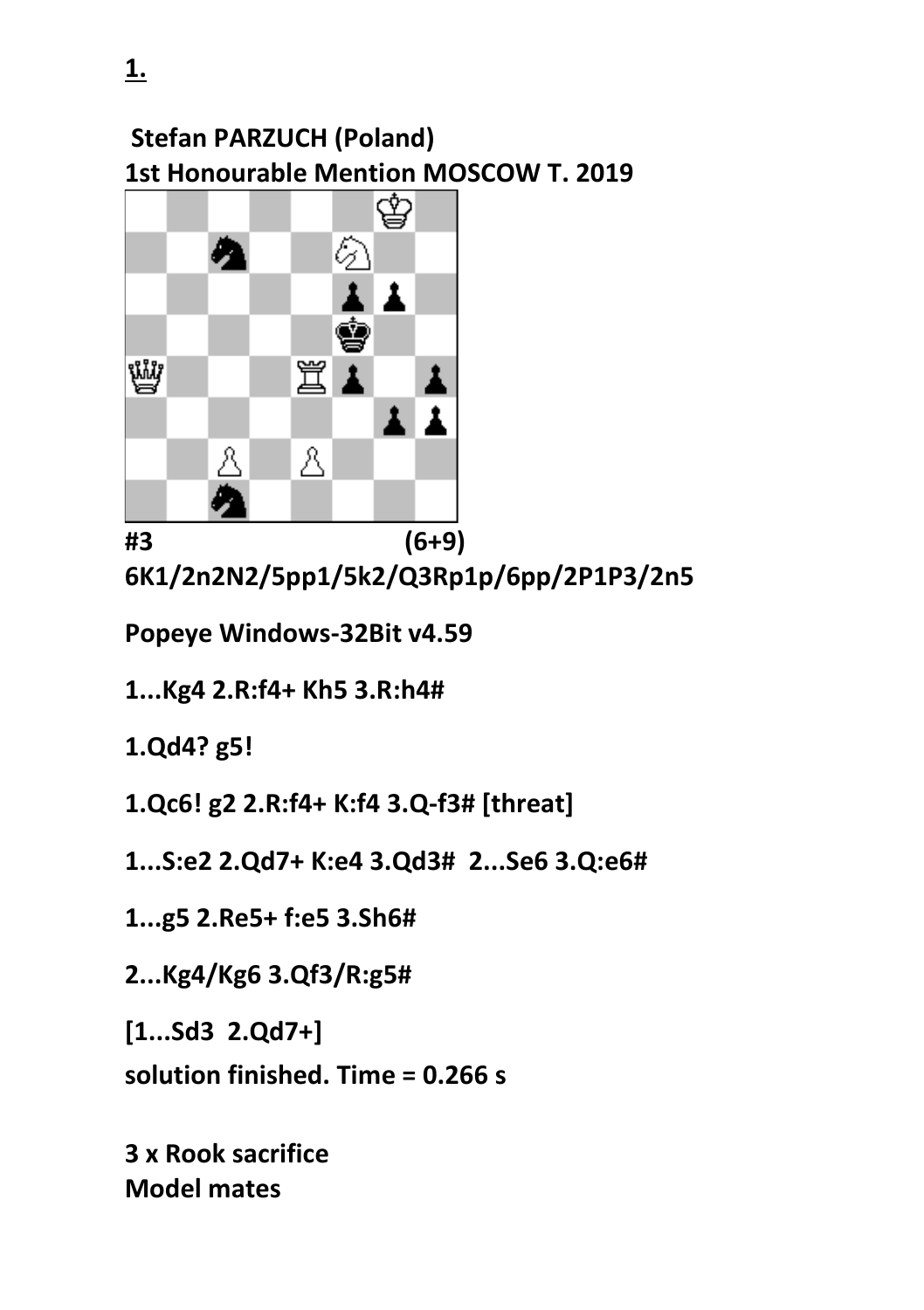**2.** 



**#3 (8+10) 8/Qn1Bp3/bpp3n1/2k5/P1p1Rp2/K2R4/1P3r1B/8**

**Popeye Windows-32Bit v4.59** 

**1.Be6! ~ 2.R:c4+ B:c4 3.b4#**

**1...Sa5 2.Re5+ S:e5 3.Q:e7# (2.Rd5?)**

**1...Sd6 2.Rd5+ c:d5 3.Qc7# (2.Re5?) 1...c:d3 2.b4+ Kd6 3.Qb8#**

**1...R:b2,c2 2.Bg1+ Rf2 3.B:f2#**

**1.Q:a6? Sa5/Sd6! 1.Bg1? e:d3!**

**solution finished. Time = 0.125**

**Adabashev 2 x 2**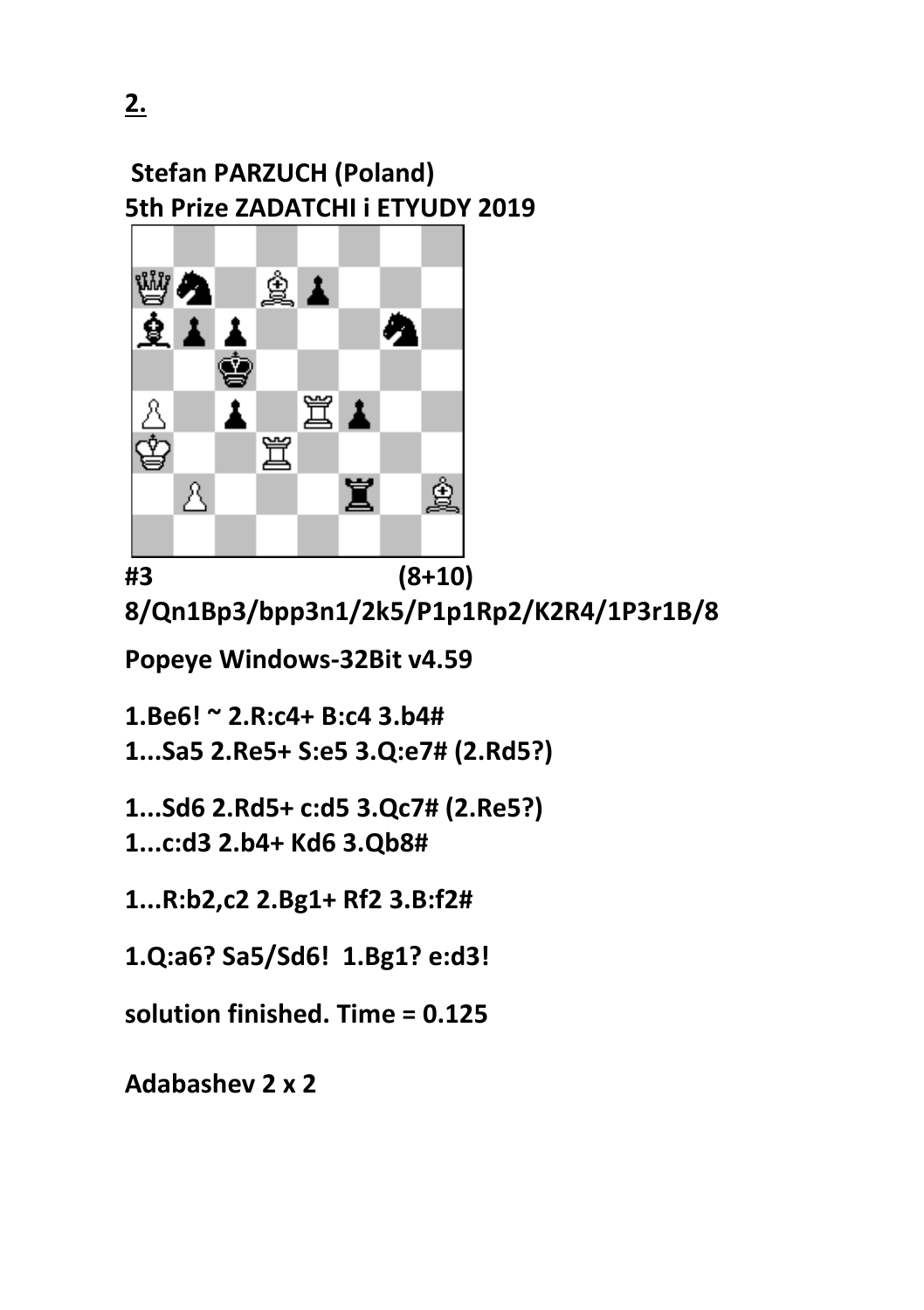## **Stefan PARZUCH (Poland) 2nd commended 8th FIDE CUP 2020**



**#3 (8+13) 2bNR2K/3p2pQ/1r1B4/pn1kp1p1/1bNp4/3p4/BP6/4r3**

**Popeye Windows-32Bit v4.59** 

**1.Qh2? B:d6! 1.Kg8? Re4!**

**1.K:g7! ~ 2.Qh1+ Re4 3.R:e5#**

**1...B:d6 2.S:e5+ Kc5 3.S:d3#**

**(2.Se3? 2.S:b6?)**

**1...S:d6 2.Se3+ Kc5 3.R:e5#**

**(2.S:e5? 2.S:b6?)**

**1...R:d6 2.Sb6+ Kc5 3.Sa4#**

**(2.S:e5? Se3?) solution finished. Time = 0.206 s**

**Three blocks and three unblocks Dual avoidnce Siers battery**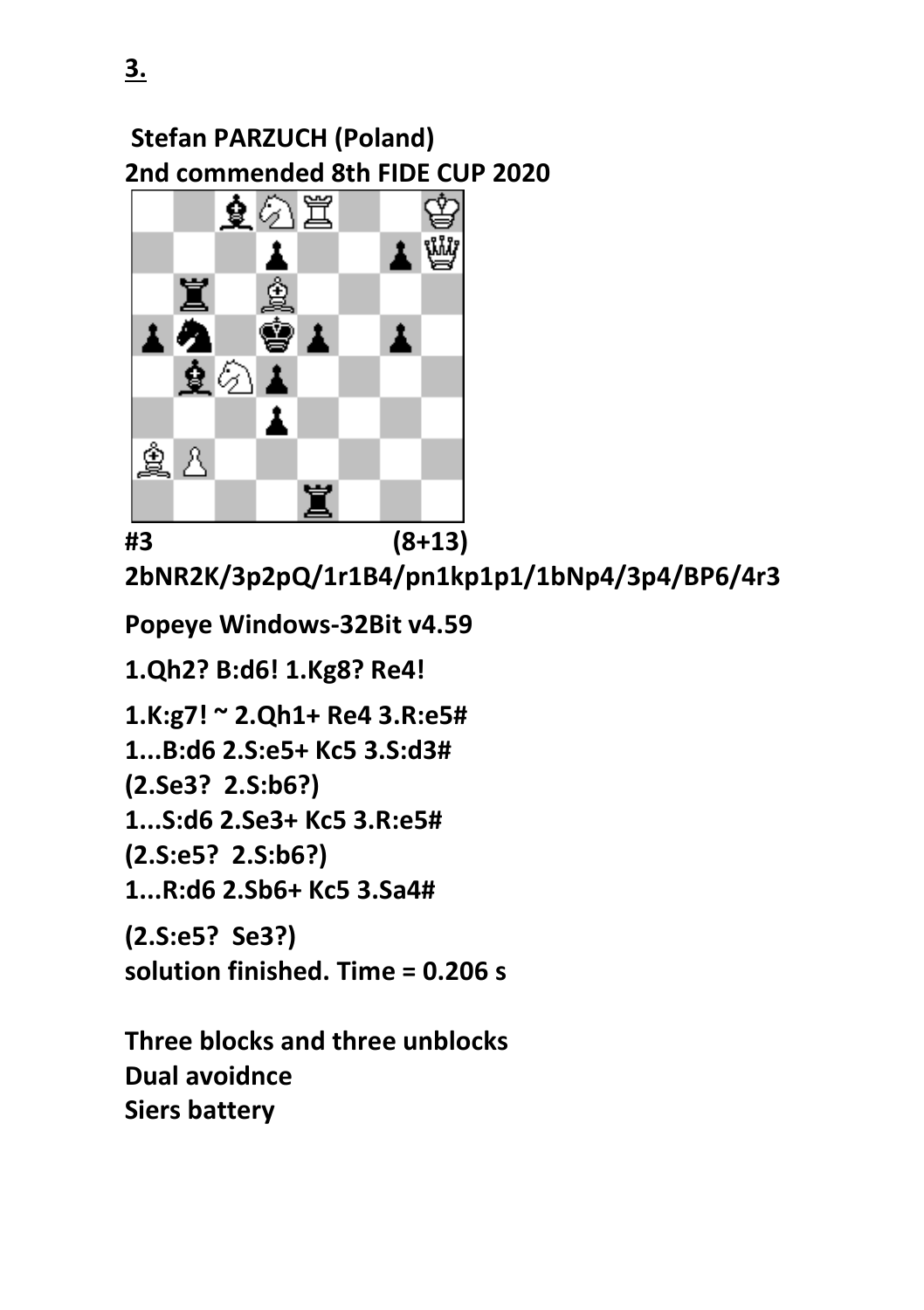

**4b2r/pB4nr/K1PN1Q2/2kP1p2/3R1p2/n4p2/2pP1P1q/8**

**Popeye Windows-32Bit v4.59** 

**1.Qe5! ~ 2.Se4+ f:e4 3.d5# (2.Ra4? Q:f2! 2.Ba8? Sh5!)**

**1...Qh5 2.Ra4 ~ 3.d4# (2.Se4+? f:e4 3.d5+ Q:d5!)**

**2...Se6 3.d:e6# 2...Sb5 3.Rc4#**

**1...Rh5 2.Ba8 ~ 3.Sb7# (2.Se4+? f:e4 3.d5+R:d5! 2.Bc8? B:c6!) 2...B:c6 3.d:c6# 2... Sc4 3.R:c4#**

**1...Bf7 2.Bc8 ~ 3.Sb7# (2.Na8? Rb8!) 2...B:d5 3.Q:d5#**

**2... Sc4 3.R:c4#.**

**solution finished. Time = 0.261 s**

**Logical threemover-**

**Formation and play of white and black batteries Thrrefold play of Qe5 – Pd5 batterie Dual avoidance**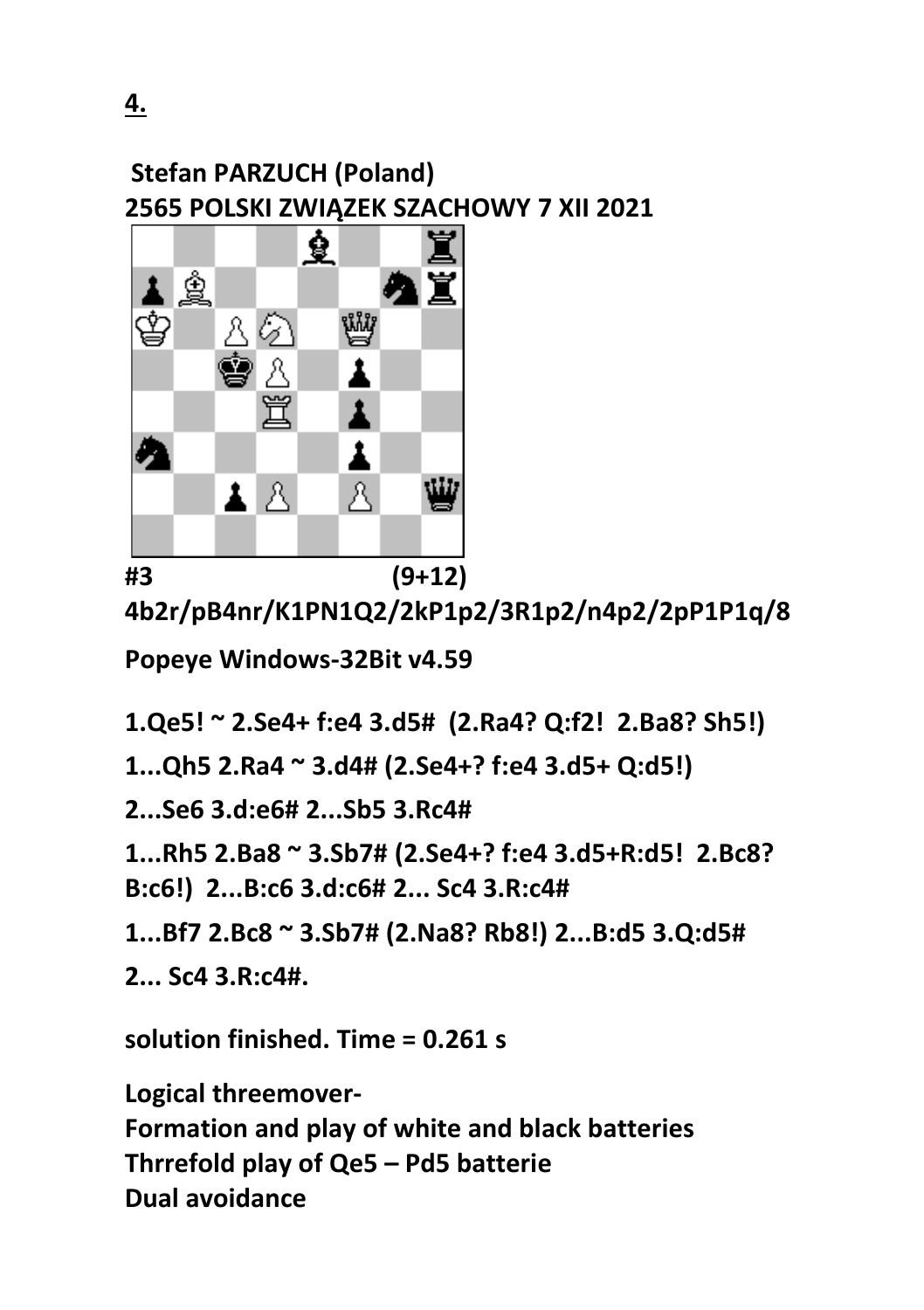## **Stefan PARZUCH (Poland) 6th commended MOSCOW T. 2020**



**#3 (6+5) 1n6/5KNP/7p/4p1k1/R7/6r1/4P2N/8**

**Popeye Windows-32Bit v4.59** 

**1.h8Q? e4!**

**1.e3! ~ 2.Rg4+ R:g4 3.Sf3# 1...e4 2.Ra5+ Kh4 3.Rh5# 1...h5 2.Se6+ Kf5 3.e4# [2…Kh6 3.h8Q,R#]**

**solution finished. Time = 0.156 s**

**Model mates**